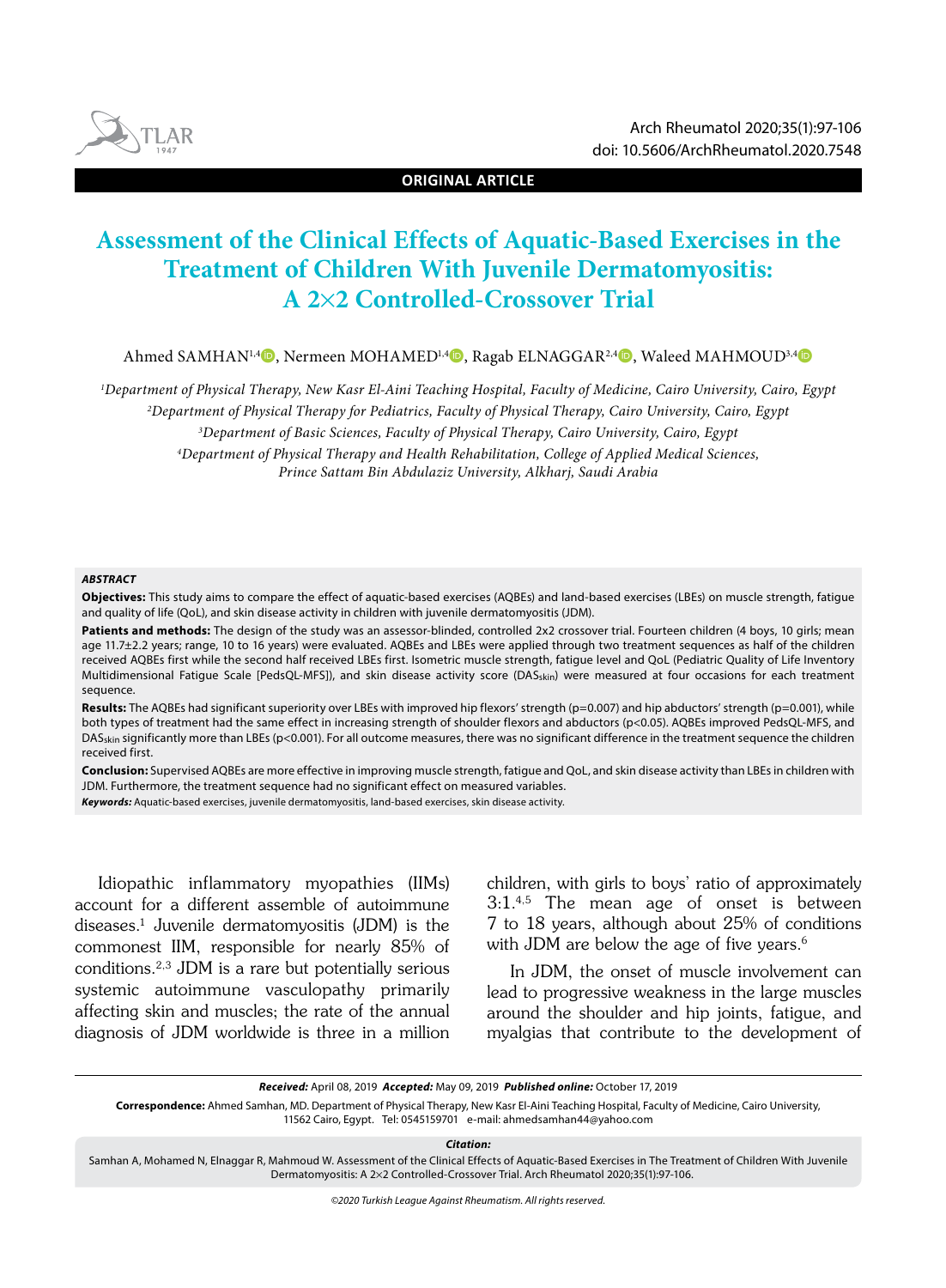sustained physical disability impacting seriously on quality of life (QoL) in the long-term. The underlying causes of muscle weakness are not fully understood. However, it could be explained by the effect of myositis in the acute stage, metabolic alteration (i.e., decreased adenosine triphosphate concentration in muscle tissue) in the post-acute stage,7 or steroids-induced myopathy and low physical activities in the chronic stage.<sup>8</sup> In addition, with an eruption of skin lesions, heliotrope rash, Gottron's papules and calcinosis are manifested, $9$  and other symptoms including dysphagia, dysphonia, abdominal pain, arthralgia, and lung problems may also be associated with  $JDM<sup>10</sup>$ 

Anecdotally, glucocorticoids and immunosuppressive drugs are effective options.<sup>8</sup> However, use of these medications for a long time has been attributed to many adverse effects, such as osteoporosis, muscle atrophy, and cardiovascular disorders. $11$  The role of exercises in the therapeutic regimen for children with JDM is significant. $12,13$  In the past, the use of exercises in the treatment of children with JDM was prohibited, as exercises were thought to worsen muscular inflammation and accelerate the disease activity. Recently, exercises have been prescribed to enhance muscle or at the very least to maintain muscle strength and to restore function without influencing any aspect of the disease activity. $14,15$ 

Aquatic exercises are an alternative, safe and useful mode of exercises that have been widely used in the treatment of children with chronic musculoskeletal disorders.16 They help in reducing pain and muscle spasms, maintaining or increasing the range of motion, strengthening of muscle weakness, retraining of muscle paralysis, improving cutaneous blood flow, enhancing lung function, and speech as well as assisting in maintaining and improving balance, coordination, and posture.<sup>17</sup>

Aquatic exercises may enable patients to exercise more freely in water than on land. Weight release and comfort of motion permit a safe environment for movement, strengthening exercises with a decreased level of joint resistance, providing easy surroundings for patients. Despite the improvement achieved by using different treatment modalities among patients with JDM, searching for safe and efficient therapeutic interventions remains a major challenge. Therefore, in this study, we aimed to compare the effect of aquatic-based exercises (AQBEs) and land-based exercises (LBEs) on muscle strength, fatigue and QoL, and skin disease activity in children with JDM.

# PATIENTS AND METHODS

This study was an assessor-blinded, controlled 2×2 crossover trial conducted at Physical Therapy Department, New Kasr Elaini Hospital, Faculty of Medicine, Cairo University, Egypt between June 2017 and February 2019. Seventeen subjects with JDM followed-up at the pediatric rheumatology clinic at Abu El-rish Pediatric Hospital of Cairo University and other tertiary referral hospitals across the country were invited to participate in the present study. Sixteen subjects agreed to participate, while two withdrew during the first training period due to unknown reasons. Therefore, in this setting, 14 children (4 boys, 10 girls; mean age  $11.7\pm2.2$  years; range, 10 to 16 years) were assigned to one of two groups based on two treatment sequences children followed. The first group (n=7) received first treatment sequence starting by LBEs followed by AQBEs with a one-month washout period in-between, and the second group (n=7) received second treatment sequence which began with AQBEs followed by LBEs interspersed with a one-month washout period (Figure 1). The assessment was carried out by an independent investigator who was not aware of the sequence or the type of treatment before each evaluation session. The study protocol was approved by the Cairo University Hospitals' Ethics Committee (PTA-2017-0089). A written informed consent was obtained from authorized guardians of each patient. The study was conducted in accordance with the principles of the Declaration of Helsinki.

Subjects were included if the pediatric rheumatologist/immunologist confirmed that they fulfilled the criteria described by Bohan and Peter for diagnosis of  $JDM$ ,<sup>18</sup> and the international consensus of the diagnostic criteria for JDM. Those criteria were proximal muscle weakness; characteristic skin rash; elevated skeletal muscle enzymes like aldolase, creatine kinase, transaminase, and lactate dehydrogenase; magnetic resonance imaging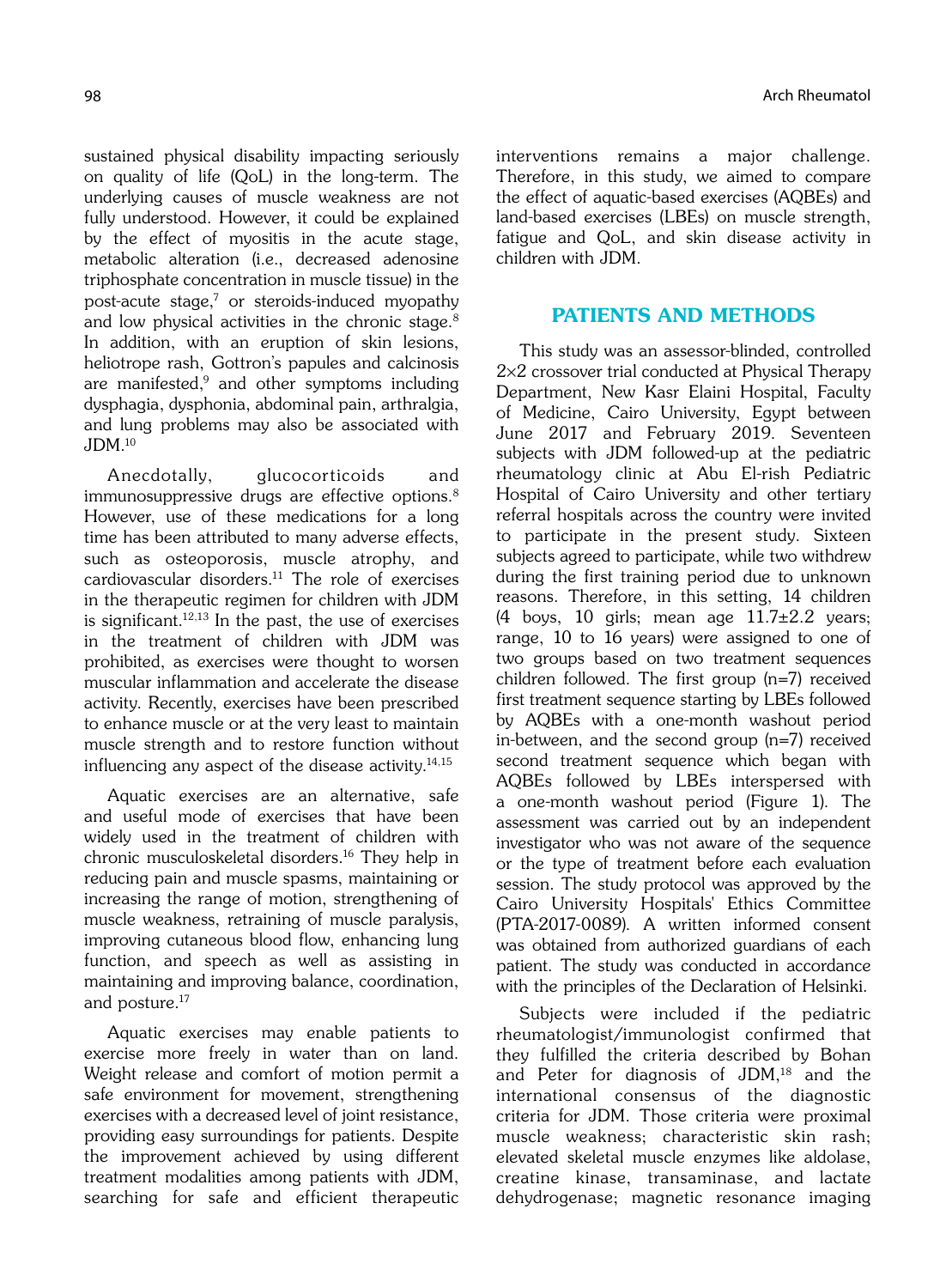

Figure 1. Flowchart illustrating crossover study design. AQBEs: Aquatic-based exercises; LBEs: Land-based exercises.

changes documenting inflammatory myositis; muscle biopsy changes of typical of myositis; electromyography changes characteristics of myopathy, and cutaneous changes such as heliotrope rash with violaceous erythema and Gottron's sign.19 Children were determined as chronic JDM (disease duration >1 year) 20 and identified as stable cases (i.e., received stable doses of medications for at least one month before enrollment and not in need to change the pharmacological care during the study). Children could achieve at least antigravity strength of the proximal muscle groups and were not engaged in regular exercise training at least six months before the study. Subjects were excluded if the pediatric rheumatologist recommended against participation in exercises in case of any recent relapse or presence of concurrent health-related illnesses in which the symptoms may worsen by exercises such as heart and blood vessels diseases (e.g., cardiac arrhythmias, pericarditis or myocarditis, arterial hypertension or heart failure), undernourishment, and chronic pulmonary diseases.

All children were screened for the overall disease activity using Patient Global Assessment  $(PGA).<sup>21</sup>$  They rated their global health on a 0-10 visual analog scale. Higher scores indicated a higher level of disease activity or worse global health. The intended definition of low global assessment was ≤2.0 (scale 0-10).

The sample size estimation was calculated based on an expected effect size (d=0.3) with power of 80% and probability of 0.05. The analysis created a sample size of 17 children; however, only 14 children were analyzed after three children were withdrawn. The analysis was performed via G\*Power version 3.0.10 software (Heinrich-Heine-University of Düsseldorf, Düsseldorf, Germany).

Children were assessed for isometric muscle strength, fatigue, QoL, and skin disease activity score (DAS<sub>skin</sub>) at four occasions for each treatment sequence. Two occasions, before (Pre-1) and after (Post-1), were measured in the first part of a sequence. After the washout period, another two periods, before (Pre-2) and after (Post-2), were measured in the second part of a sequence.

The isometric strength of four muscle groups including the shoulder flexors and abductors as a representation of the proximal muscles of the upper extremity and hip flexors and abductors as a representation of the proximal muscles of the lower extremity were assessed in this study.

The measurements were performed using a Lafayette hand-held dynamometer (01163-Manual Muscle Tester, Lafayette Instrument Company, Lafayette, IN, USA). The same examiner assessed all subjects, and the assessment was repeated for each child at 15-minute intervals by the same way to ensure repeatability of the measurements.<sup>13</sup> Prior to the actual measurement, each subject was oriented to the test procedure. To measure the shoulder flexors, subjects assumed the sitting position and held the shoulder joint in 90° flexion and external rotation, and the examiner placed the dynamometer on the arm at the lateral supracondylar ridge of the humerus. In measuring the shoulder abductors, subjects assumed a sitting position on a chair holding the trunk vertical while the shoulder in 90° abduction, elbow in semi-flexion, and forearm in pronation, a belt was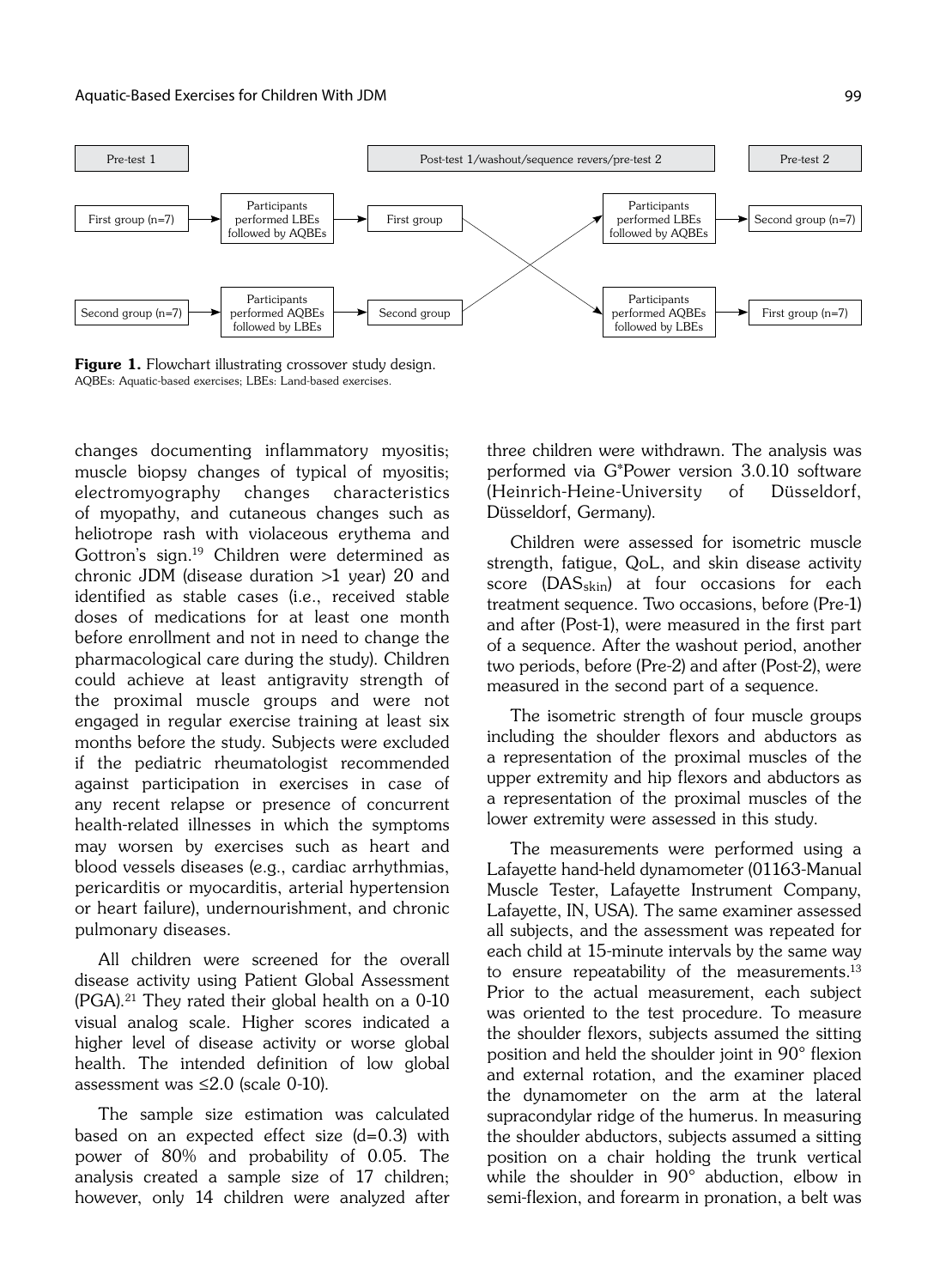applied to the chest to prevent the trunk from compensatory tilting, and the dynamometer was positioned on the arm at the lateral supracondylar ridge of the humerus. To measure the hip flexors, subjects adopted sitting position with the hip and knee in 90° flexion, and the feet kept off the ground to eliminate compensation by the calf muscle, the dynamometer was positioned on the anterior aspect of the distal thigh just above the superior pole of the patella. In measuring the hip abductors, subjects assumed a side-lying position with the tested limb at uppermost, the untested limb in 45° hip flexion and 90° knee flexion, a belt was used to stabilize the pelvis, the dynamometer was placed immediately proximal to the lateral malleolus while the hip in 0° extension or abduction.

For each muscle group, strength was measured using the "make" test, as the subjects were instructed to develop muscle maximal contraction gradually.22 Subjects were required to perform two trials of three-five seconds of submaximal contraction (~50%) to warm up the muscle followed by three trials of five seconds of maximal effort separated by 10-second intervals of rest. Also, an interval of 60 seconds was given between muscles groups. The mean strength (lbs) of the three trials was estimated and used in data analysis.

The Arabic version of the self-reported Pediatric Quality of Life Inventory Multidimensional Fatigue Scale (PedsQL-MFS) was used to measure fatigue in this study. $23$  It has been indicated as a valid and reliable measure of fatigue in children and adolescents with rheumatic diseases aged between  $2-18$  years.<sup>24</sup> The scale consists of 18 items comprising three dimensions, each of which including six items. The dimensions are: general fatigue subscale, sleep/rest fatigue subscale, and cognitive fatigue subscale. Each item was scored on five-point Likert scale from 0 to 4 adopted for children (ages 8-12 years) and adolescents (ages 13-18 years) where 0=never a problem, 1=almost never, 2=sometimes, 3=often, and 4=almost always a problem. Items were reversed scored and linearly transformed to a 0-100 scale as follows: 0=100, 1=75, 2=50, 3=25, 4=0. The score by dimension was calculated as the sum of the items divided by the number of items answered in each dimension. The total score was calculated as the sum of all the items divided by the number of items answered on all dimensions. Lower scores indicated high intense fatigue and higher scores indicated low intense fatigue.

The disease activity score (DAS) was employed for the assessment of JDM skin activity. The DAS exhibited evidence of good validity and reliability in the evaluation of cutaneous and muscular changes in children with JDM.25 It is a 19-item instrument, resulting in a sum score ranging from 0 to 20 through DASskin subsection (range 0-9) and  $DAS_{muscles}$  subsection (range 0-11). The items are scored based on whether the disease indicator is present or absent and severity level. Higher score indicates greater disease activity. The assessment was conducted by a dermatologist who had eight years of experience in the field and spent two years in allergy/immunology fellowship. Only the results of the  $DAS<sub>skin</sub>$  subsection were used for the statistical analysis.

Aquatic exercises were conducted in a therapeutic HydroWorx® pool (HydroWorks, PA, USA) of  $8\times12$  feet with accessories like inclines and removable parallel bars. Water temperature was kept at 32°C but could be ranged from 31-34°C. The height of the water in the pool changed according to the requirements of each child. For children who needed further support for upright, erect posture, the height of water was mainly at the level of the axilla.

The training lasted approximately for 45 minutes and was repeated twice/week for four successive weeks. The program consisted of three components as follows:

Warming up: It was a 10-minute process in the form of light aerobic warm-up (i.e., a treadmill walking or a cycle ergometer training at an intensity adjusted to 50% of the target heart rate, dynamic stretching exercises, active range of motion exercises, and free walking at the shallow side of the pool.

Exercises loading: It was the major portion of the program that was applied for 30 minutes. The training was initiated by movement activities while standing at the shallow end, followed by reciprocal arm and leg movement, arm and leg circle, running in place, jumping up in place, running from one side of the pool to the other side. Then, the children performed strengthening activities for the upper and lower limbs using water resistance and aquatic noodles including straight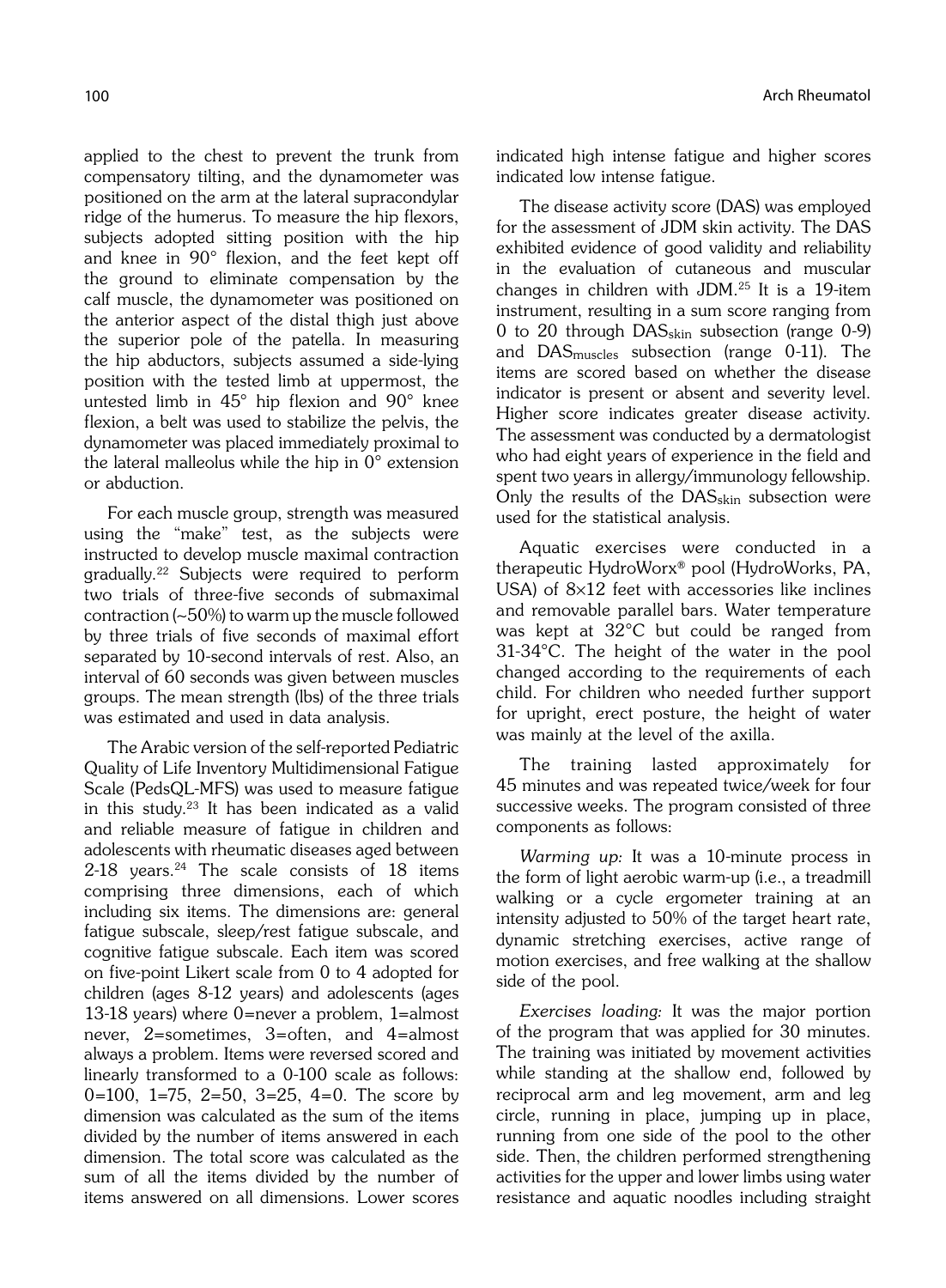leg and arm kicks forward, backward and to the sides; straight knee kicks; scissor kicks; arm and leg arm press; rowing and reverse rowing; knee bend; front/backswing; side swing, hip circle; and cycling. During strength training, children were instructed to move their arm/leg with the maximum effort to achieve the highest speed.16 Targeted muscles were the proximal muscles of the shoulder and hip joints, specifically the flexor and abductor muscles.

Cooling down: It was a five-minute period during which free low-intense water exercises were performed at a slow pace while stretching exercises were also administered.

In this program, children exercised individually twice/week under the supervision of a physical therapist for four consecutive weeks. The training commenced with 10-minute warming up including a treadmill walking at an intensity started from 25% and gradually increased to 50% of the target heart rate and stretching exercises. After that, children performed 30-minutes of aerobic exercises (15 minutes) and strength training (15 minutes). The treadmill speed in aerobic training was set at a speed corresponding to 75% of maximum oxygen uptake that was determined from a priori maximal exercise test. In strength training, the exercise load gradually progressed from low-intensity isometric exercises and active free exercises to mild or moderate resistive exercises depending on each child response. For the resistive training, each child performed two sets of 10-15 repetition maximum (RM) increased to three sets of 5-10 RM in the subsequent sessions for five muscle groups including the hip flexor and abductors, shoulder flexor and abductors, and quadriceps using free weights. The training also included instrumented-based exercises which were the leg press, leg extension, seated rowing exercises, bench press, and latissimus dorsi pull down exercises. The sets of resistance were separated by 30-second rest. Finally, children performed a five-minute cooling down in the form of stretching exercises.

The dosage of the drugs administered depended on the severity of the disease. A similar protocol of medication was followed: (i) immunosuppressant (methotrexate, 1 mg/kg once per week, with a maximum dose of 40 mg); (ii) corticosteroids (prednisone, 2 mg/kg/day, once a day for four weeks, with maximum dose of 60 mg, which was reduced by 20% in the next weeks); (iii) intravenous immune globulin (2 gm/kg every two weeks for three months, with a maximum dose of 70 mg, thereafter it was administered on a monthly basis.

### Statistical analysis

The statistical tests were conducted using IBM® SPSS version 24.0 software for Windows (IBM Corp., Armonk, NY, USA). Data were assessed for normal distribution using the Shapiro-Wilk test. All outcome measures (Pre-1, Post-1, Pre-2, and Post-2 variables) were taken as dependent variables. Therefore, these variables were analyzed using a two-way withinsubjects repeated measures analysis of variance (ANOVA) test. Data were considered significant at p<0.01.

### RESULTS

Fourteen children of both sexes were included in the study (71% girls and 29% boys). Their



**Figure 2.** Strength changes of shoulder flexors due to application of aquatic-and land-based exercises.

Pre: Preoperative; Post: Postoperative; AQBEs: Aquatic-based exercises; LBEs: Land-based exercises; Pre-1: Before first part of a sequence; Post-1: After first part of a sequence; Pre-2: Before second part of a sequence; Post-2: After second part of a sequence.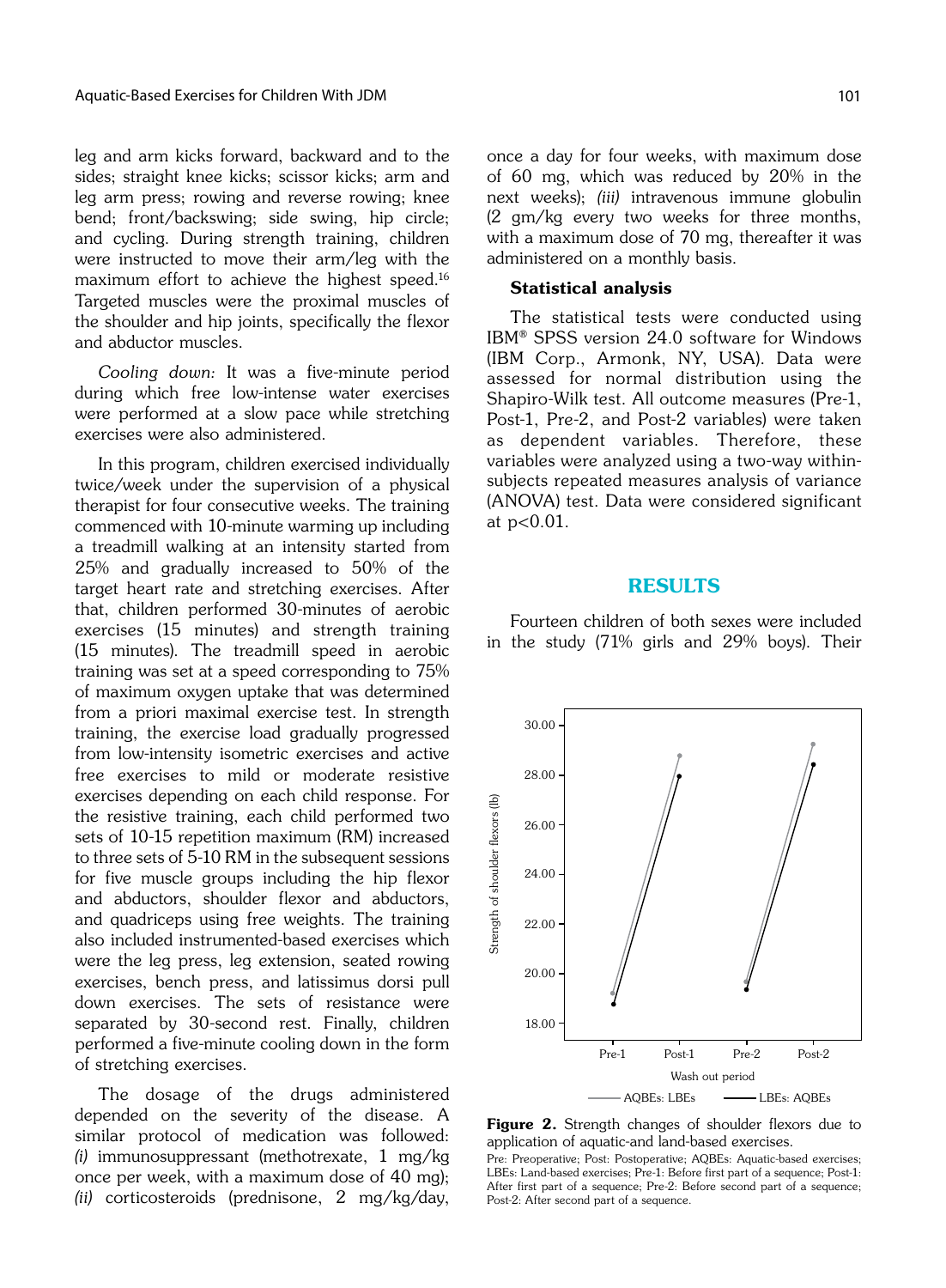mean disease duration was  $4.6 \pm 1.1$  years. The mean level of disease activity measured by PGA was  $5.8\pm1.2$ . After the end of both treatments, all 14 patients correctly finished the treatment sessions. Results were based on two-way withinsubjects repeated measures ANOVA.

There was a significant improvement of shoulder flexors' strength (F  $3,4=130$ ,  $p<0.001$ ; Wilks'  $\Lambda = 0.025$ , partial  $\eta^2 = 0.975$ ) in both AQBEs and LBEs groups. However, there was no statistical significance (p>0.05) that suggested the superiority of one type of exercise over the other (Figure 2). The strength of shoulder abductors behaved similarly in both types of treatment (F 3,4=52.6, p<0.001; Wilks' Λ=0.06, partial  $n^2$ =0.940) with no superiority of one treatment (p>0.05) (Figure 3).

The strength of hip flexors improved significantly in both AQBEs and LBEs groups (F 3,4=138.2, p<0.001; Wilks' Λ=0.01, partial  $\eta^2$ =0.990) but with a preference for the AQBEs  $(32\pm2.1 \text{ lb})$  over LBEs  $(25.1\pm4.3 \text{ lb})$  (p=0.007) (Figure 4). As for the hip abductors, there was a significant increase in strength after the application of AQBEs and LBEs (F 3,4=51.4, p=0.001; Wilks'  $\Lambda$ =0.025, partial  $\eta$ <sup>2</sup>=0.975); however, the strength of hip abductors  $(31.4 \pm 2.2)$  lb) increased significantly by AQBEs compared with LBEs  $(23.9±4.8$  lb) (p=0.012) (Figure 5). The sequence of treatment which the children followed did not affect significantly the strength of hip flexors (F 1,6=0.012, p=0.915; Wilks' Λ=0.998, partial  $\eta^2 = 0.002$ ) and hip abductors (F 1,6=0.311, p=0.597; Wilks'  $\Lambda$ =0.951, partial  $\eta^2$ =0.049).

There was a significant decrease in the general fatigue measured by PedsQL-MFS in both AQBEs and LBEs groups (F  $3,4=517.6$ ,  $p<0.001$ ; Wilks' Λ=0.003, partial η²=0.997). Nevertheless, AQBEs improved the PedsQL-MFS more than LBEs (44.15±2.65, 61.9±3.9, respectively) (p<0.001). Figure 6 demonstrates the PedsQL-MFS changes between both treatments. General fatigue score was not significantly affected according to the sequence of treatment given first  $(F \ 1.6=2.1,$ p=0.2; Wilks'  $\Lambda$ =0.743, partial  $\eta^2$ =0.26).

Although both types of treatments enhanced the overall disease activity significantly





**Figure 3.** Effect of aquatic- and land-based exercises on shoulder abductors.

Pre: Preoperative; Post: Postoperative; AQBEs: Aquatic-based exercises; LBEs: Land-based exercises; Pre-1: Before first part of a sequence; Post-1: After first part of a sequence; Pre-2: Before second part of a sequence; Post-2: After second part of a sequence.

#### **Figure 4.** Effect of aquatic- and land-based exercises on the hip flexors.

Pre: Preoperative; Post: Postoperative; AQBEs: Aquatic-based exercises; LBEs: Land-based exercises; Pre-1: Before first part of a sequence; Post-1: After first part of a sequence; Pre-2: Before second part of a sequence; Post-2: After second part of a sequence.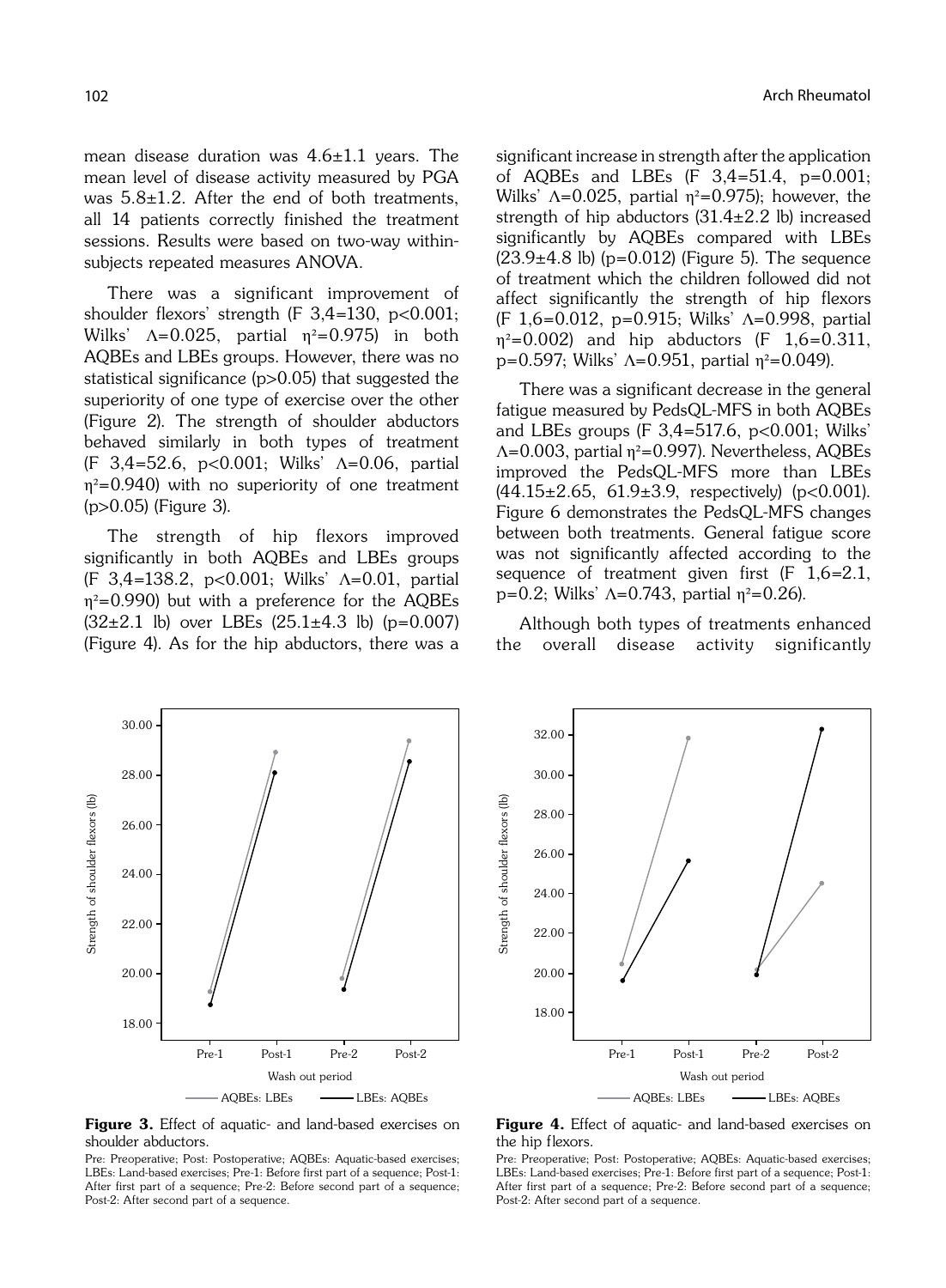

Figure 5. Strength changes of hip abductors due to aquatic- and land-based exercises.

Pre: Preoperative; Post: Postoperative; AQBEs: Aquatic-based exercises; LBEs: Land-based exercises; Pre-1: Before first part of a sequence; Post-1: After first part of a sequence; Pre-2: Before second part of a sequence; Post-2: After second part of a sequence.



Figure 6. Effect of aquatic- and land-based exercises on general fatigue.

Pre: Preoperative; Post: Postoperative; AQBEs: Aquatic-based exercises; LBEs: Land-based exercises; PedsQL-MFS: Pediatric Quality of Life Inventory Multidimensional Fatigue Scale; Pre-1: Before first part of a sequence; Post-1: After first part of a sequence; Pre-2: Before second part of a sequence; Post-2: After second part of a sequence.



Figure 7. Effect of aquatic- and land-based exercises on skin disease activity score.

Pre: Preoperative; Post: Postoperative; AQBEs: Aquatic-based exercises; LBEs: Land-based exercises; DAS<sub>skin</sub>: Skin disease activity score; Pre-1: Before first part of a sequence; Post-1: After first part of a sequence; Pre-2: Before second part of a sequence; Post-2: After second part of a sequence.

(F 3,4=236.9, p<0.001; Wilks' Λ=0.006, partial η²=0.994), AQBEs program showed a marked advantage over LBEs in terms of DAS<sub>skin</sub>  $(2.8\pm1.3, 4.35\pm1.8,$  respectively)  $(p=0.011)$ (Figure 7). There was no significant influence of the treatment sequence on  $DAS<sub>skin</sub>$  (F 1,6=0.06, p=0.822; Wilks'  $\Lambda$ =0.991, partial  $\eta^2$ =0.01).

## **DISCUSSION**

Juvenile dermatomyositis is a consequential sickness that induces proximal muscle weakness, fatigue, lack of physical activity, and skin diseases. Since the establishment of new treatments, the concentration of outcome measures has transferred from mortality towards morbidity, functional activity, fatigability, QoL, and skin disease activity.<sup>26,27</sup> This study had two main objectives. First was to compare AQBEs versus LBEs in improving proximal muscles strength of upper and lower extremities, general fatigue and QoL, and skin disease activity (DAS skin score) in children with JDM. Second was to evaluate the influence of the treatment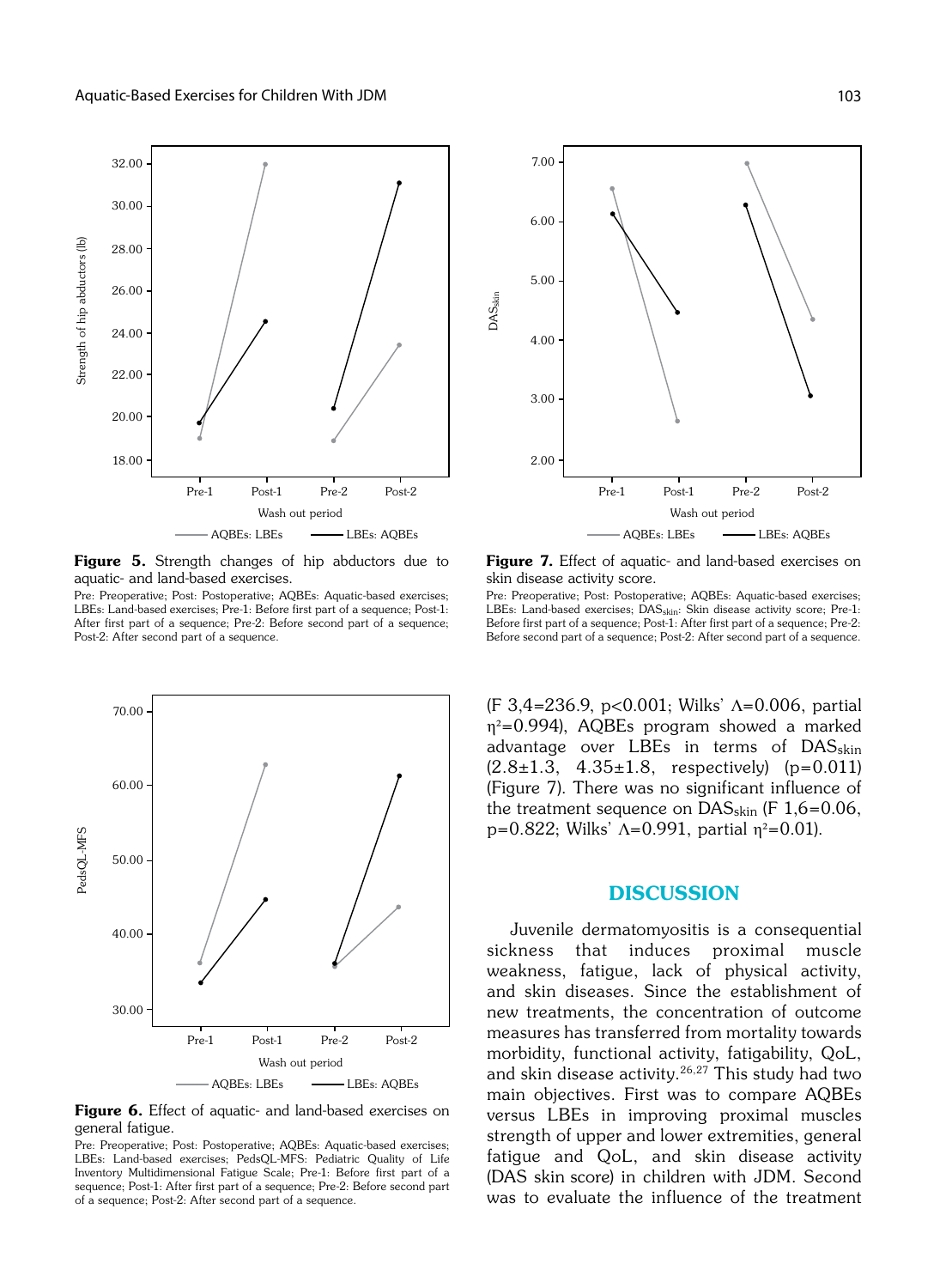sequence in the same outcome measures in children with JDM. The findings suggested that AQBEs have superiority over LBEs in increasing hip flexors and abductors muscles' strength, decreasing general fatigue using PedsQL-MFS, and improving DAS<sub>skin</sub> scores, while there were no differences in the treatment sequence starting with aquatic or land exercises. On the other hand, there was a similar improvement of shoulder flexors and abductors muscles' strength in both types of exercises.

To our knowledge, this was the first trial to compare the impacts of AQBEs versus LBEs and to evaluate the ideal treatment sequence in children with JDM. The findings of this study determined that AQBEs can counteract a wide extent of manifestations in children with JDM, comprising muscle weakness, fatigue, and skin conditions. Consequentially, a significant improvement in QoL was also detected with no aggravation of disease activity. Altogether, these findings provide evidence recommending that AQBEs are both safe and effective for children with JDM.

In accordance with Takken et al.,  $27$  there are various pathophysiologic interpretations for the apparent deterioration in exercise tolerance in children with JDM: the raised level of intramuscular cytokines, the generalized inflammatory mechanisms, the inflammation of muscular blood vessels, physical inactivity, the damaged muscle oxidative capacity, and the influence of corticosteroids therapy on acquiring body weight and protein destruction.<sup>27,28</sup> In the past, physical exercises such as muscle strengthening exercises have been contraindicated in patients with JDM. It was considered that physical exercise program may lead to impairment of muscle fiber and increased inflammatory process in JDM patients.29 Nevertheless, new evidence proposed that a physical exercise program for patients with inactive JDM does not increase the inflammatory process of muscle fibers.<sup>30</sup> The findings of this study further support this idea, indicating that AQBEs were tolerable in JDM children.

The AQBEs were capable of remarkably enhancing the lower and upper extremity muscles strength (hips and shoulders' flexors and abductors) and general fatigue (PedsQL-MFS). Engagingly, the advancements in the clinical evaluations of muscle strength and general fatigue were paralleled by the advancements in  $DAS<sub>skin</sub>$ in children with JDM because of the positive influence of water in increasing cutaneous blood flow and improving skin conditions.

In a study by Faigenbaum et al. $31$  to evaluate the impacts of resistance exercises in healthy pre-maturational children, there was a neural improvement (inter- and intramuscular coordination) instead of structural variables (crosswise muscle area and fiber types). Particularly, the advantages of physical exercises in the neuromuscular system may be of objective importance in the treatment of patients with JDM, as both muscle wasting and weakness are of great interests for children with JDM.13

The findings of this study suggest that AQBEs are effective alternative exercises compared to LBEs for children JDM. Aquatic exercises in children are characterized by further cheerful and non-weight-bearing exercises, requiring less exertion and providing more painless exercises, with low possibility of injury compared with traditional exercises.32 These characteristics allow children to consider aquatic exercises as playing rather than exercising. Satisfaction is important because it motivates a child to be involved in the exercise program, increases the child's energy degree, and stimulates him/her to keep good condition.<sup>33</sup> Aquatic exercises use the physical characteristics of water to perform specific movements for weakened muscles which may be impossible to apply on land. They permit children to practice antigravity movement schemes and patterns using the resistive force of buoyancy in water. Moreover, the viscous drag allows performing a wide spectrum of strengthening exercises that can be adopted easily by children.<sup>16,34</sup> The improved  $DAS_{skin}$ may be attributed to the curing characteristics of water with its temperature and physical effects. The water over the skin stimulates the peripheral nervous system in enhancing the immune system, increasing circulation, affecting the output of stress hormones, increasing the pain threshold as well as the skin blood flow.35

The findings of this study are limited by the study design as crossover studies need a washout period between both treatment phases. Moreover, because JDM is a rare disease, a small sample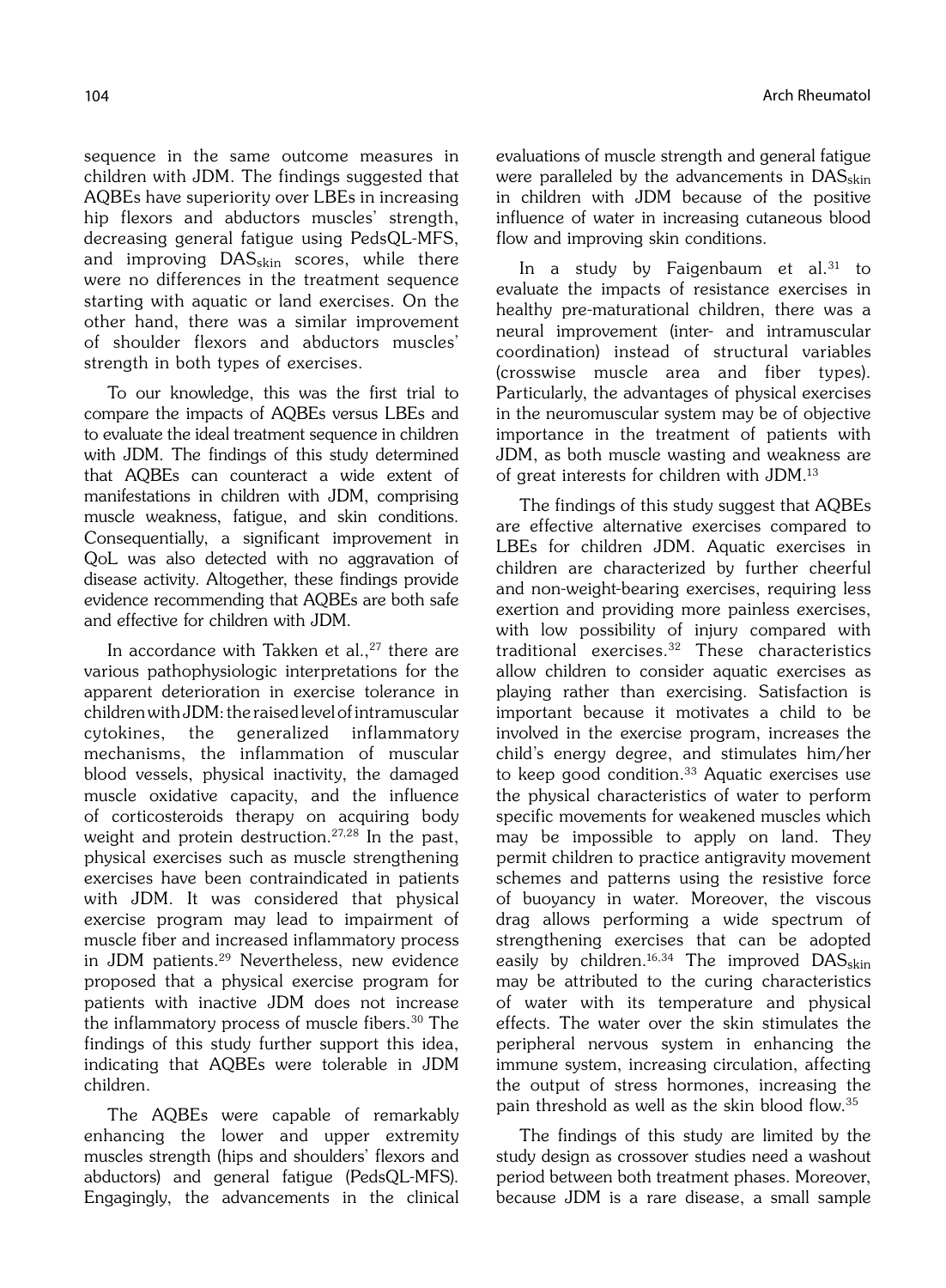size was included; however, our findings were consistent and highly significant. We attempted to overcome the small sample issue by randomizing the participants into two treatment sequences. Finally, the efficacy of aquatic exercises was evaluated only in the short-term; thus, future studies are needed to ascertain if the impacts of this therapy are continued in the long-term such as six months or further.

In conclusion, supervised aquatic exercises are safe and more effective in improving muscle strength, fatigue and QoL, and skin disease activity than LBEs in children with JDM. Furthermore, clinically, the treatment sequence resulted in no differences, as beginning with aquatic or landing exercises provided the same effects. We hope that these findings contribute to the growing body of knowledge indicating the positive therapeutic role of aquatic exercises in the treatment procedures for children with JDM.

### Acknowledgments

The authors thank all children and their parents for their cooperation in this study as well as the staff of Department of Physical Therapy New Kasr Elaini Teaching Hospital for their assistance and motivation.

### Declaration of conflicting interests

The authors declared no conflicts of interest with respect to the authorship and/or publication of this article.

### Funding

The authors received no financial support for the research and/or authorship of this article.

### REFERENCES

- 1. Wedderburn LR, Rider LG. Juvenile dermatomyositis: new developments in pathogenesis, assessment and treatment. Best Pract Res Clin Rheumatol 2009;23:665-78.
- 2. McCann LJ, Juggins AD, Maillard SM, Wedderburn LR, Davidson JE, Murray KJ, et al. The Juvenile Dermatomyositis National Registry and Repository (UK and Ireland)--clinical characteristics of children recruited within the first 5 yr. Rheumatology (Oxford) 2006;45:1255-60.
- 3. Ravelli A, Trail L, Ferrari C, Ruperto N, Pistorio A, Pilkington C, et al. Long-term outcome and prognostic factors of juvenile dermatomyositis: a multinational, multicenter study of 490 patients. Arthritis Care Res (Hoboken) 2010;62:63-72.
- 4. Mendez EP, Lipton R, Ramsey-Goldman R, Roettcher P, Bowyer S, Dyer A, et al. US incidence of juvenile dermatomyositis, 1995-1998: results from the National Institute of Arthritis and Musculoskeletal and Skin Diseases Registry. Arthritis Rheum 2003;49:300-5.
- 5. Symmons DP, Sills JA, Davis SM. The incidence of juvenile dermatomyositis: results from a nation-wide study. Br J Rheumatol 1995;34:732-6.
- 6. Martin N, Krol P, Smith S, Murray K, Pilkington CA, Davidson JE, et al. A national registry for juvenile dermatomyositis and other paediatric idiopathic inflammatory myopathies: 10 years' experience; the Juvenile Dermatomyositis National (UK and Ireland) Cohort Biomarker Study and Repository for Idiopathic Inflammatory Myopathies. Rheumatology (Oxford) 2011;50:137-45.
- 7. Cea G, Bendahan D, Manners D, Hilton-Jones D, Lodi R, Styles P, et al. Reduced oxidative phosphorylation and proton efflux suggest reduced capillary blood supply in skeletal muscle of patients with dermatomyositis and polymyositis: a quantitative 31P-magnetic resonance spectroscopy and MRI study. Brain 2002;125:1635-45.
- 8. Zong M, Lundberg IE. Pathogenesis, classification and treatment of inflammatory myopathies. Nat Rev Rheumatol 2011;7:297-306.
- 9. Hicks JE, Drinkard B, Summers RM, Rider LG. Decreased aerobic capacity in children with juvenile dermatomyositis. Arthritis Rheum 2002;47:118-23.
- 10. Rider LG, Wu L, Mamyrova G, Targoff IN, Miller FW. Environmental factors preceding illness onset differ in phenotypes of the juvenile idiopathic inflammatory myopathies. Rheumatology (Oxford) 2010;49:2381-90.
- 11. Poetker DM, Reh DD. A comprehensive review of the adverse effects of systemic corticosteroids. Otolaryngol Clin North Am 2010;43:753-68.
- 12. Harris-Love MO. Physical activity and disablement in the idiopathic inflammatory myopathies. Curr Opin Rheumatol 2003;15:679-90.
- 13. Omori CH, Silva CA, Sallum AM, Rodrigues Pereira RM, Lúciade Sá Pinto A, Roschel H, et al. Exercise training in juvenile dermatomyositis. Arthritis Care Res (Hoboken) 2012;64:1186-94.
- 14. Alexanderson H, Dastmalchi M, Esbjörnsson-Liljedahl M, Opava CH, Lundberg IE. Benefits of intensive resistance training in patients with chronic polymyositis or dermatomyositis. Arthritis Rheum 2007;57:768-77.
- 15. Arnardottir S, Alexanderson H, Lundberg IE, Borg K. Sporadic inclusion body myositis: pilot study on the effects of a home exercise program on muscle function, histopathology and inflammatory reaction. J Rehabil Med 2003;35:31-5.
- 16. Elnaggar RK, Elshafey MA. Effects of Combined Resistive Underwater Exercises and Interferential Current Therapy in Patients with Juvenile Idiopathic Arthritis: A Randomized Controlled Trial. Am J Phys Med Rehabil 2016;95:96-102.